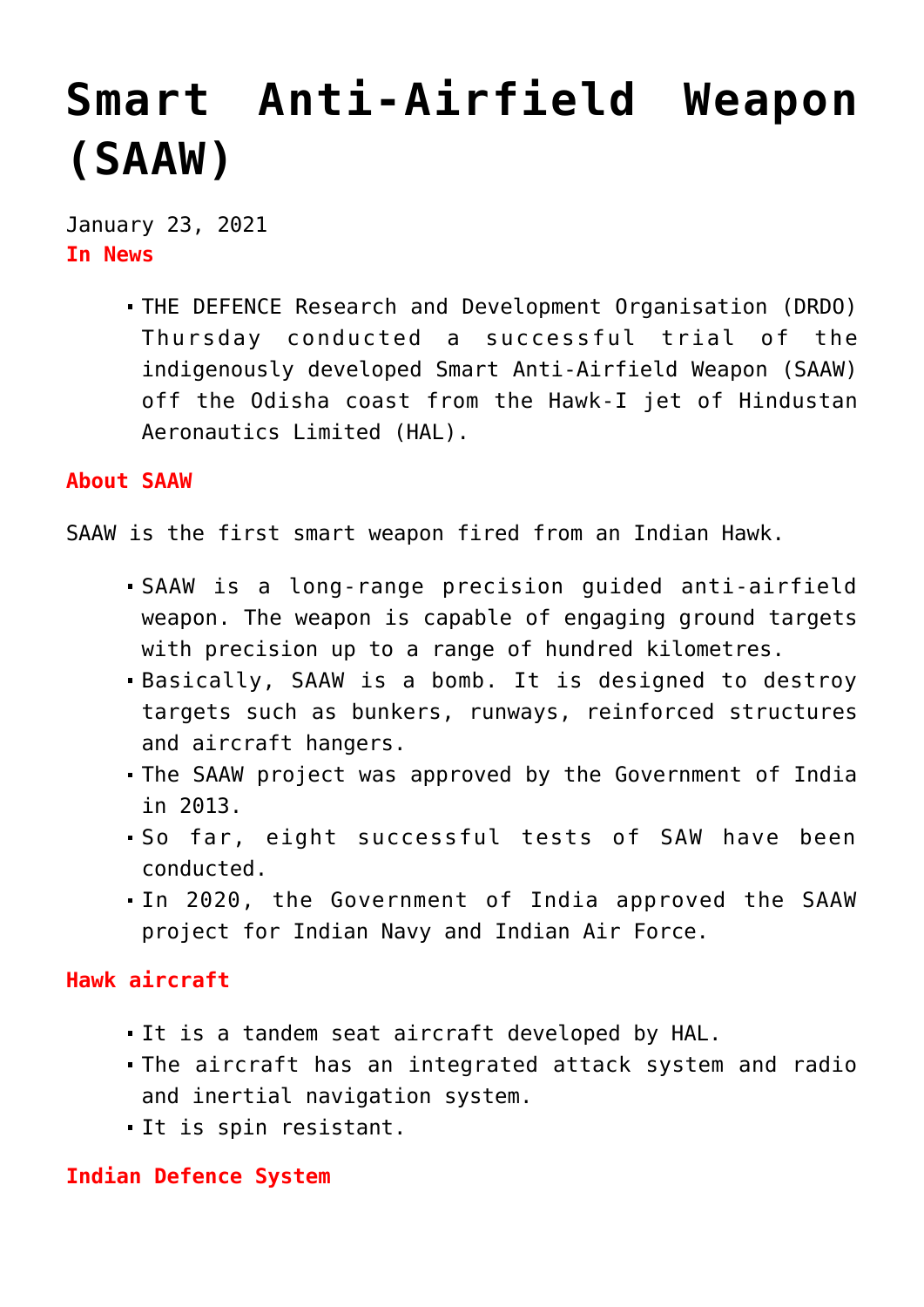- The Government of India is currently planning to increase indigenous defence production of the country.
- Eventually the plan is to reduce the imports and increase the exports.
- The GoI has set a target of defence exports of Rs 35,000 crores. This is to be achieved by 2025. In order to achieve the target, the Union cabinet recently approved the exports of Akash missile system.
- The Akash surface to air missile has a range of twentyfive kilometres.
- It was inducted in the Indian Air Force in 2014. Besides Akash, the GoI is also planning to export radars, coastal surveillance systems and air platforms.
- In 2018-19, the defence exports of India was Rs 10,745 crores.
- India's share in global arms exports is only 0.17%.

#### **Current Scenario**

According to a SIPRI report published in 2020, India ranked 23rd in the list of major arms exporters. India ranked fourth in Defence Firepower Index, 2021.

## **DRDO**

- DRDO works under the administrative control of the Ministry of Defence, Government of India.
- It is working to establish a world class science and technology base for India and provides our Defence Services decisive edge by equipping them with internationally competitive systems and solutions.

## **Mission**

- Design, develop and lead to production state-of-the-art sensors, weapon systems, platforms and allied equipment for our Defence Services.
- Provide technological solutions to the Services to optimise combat effectiveness and to promote well-being